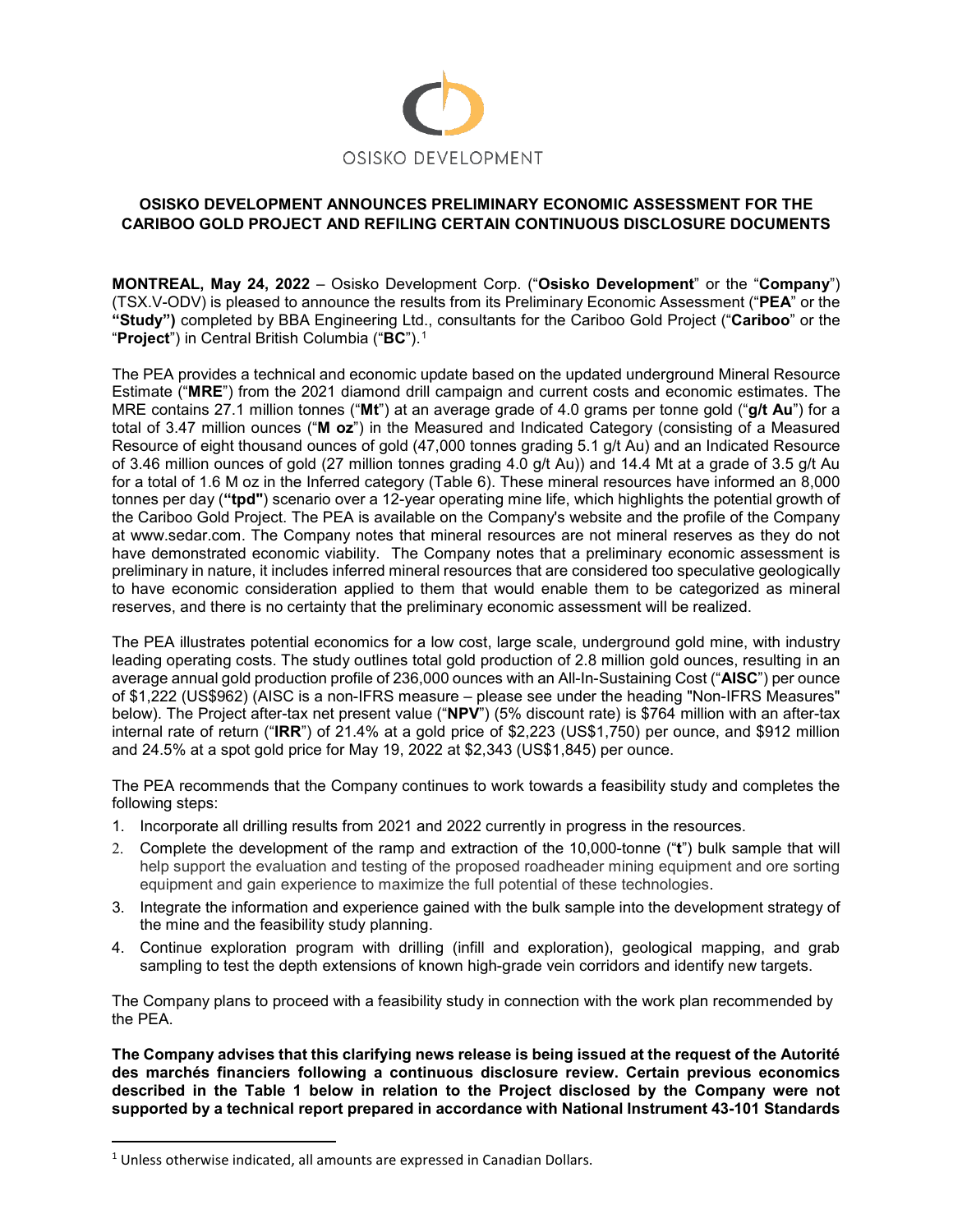**of Disclosure for Mineral Projects ("NI 43-101") and are superseded by the economics set out in the current NI 43-101 report and the Company cautions the reader not to rely on such previous economics. The Company is also filing a restated version of its annual managements' discussion and analysis and annual information form to, as applicable, remove the unsupported technical information and qualify other disclosure.**

The previous economics were made public by the Company in connection with the environmental assessment for the Cariboo Project. These economics were prepared in accordance with the requirements for major projects in British Columbia to be assessed for potential environmental, social, economic, health and cultural effects by the Environmental Assessment Office, as required by the *Environmental Assessment Act* (British Columbia) (the "**Environmental Assessment Act**"). The previous economics do not include numbers verified to a NI 43-101 standard, and do not include the suite of investor focused economics, including the IRR and NPV for the project. These previous economics were to engineering standards. You will find below a table showing the differences between the previous economics and the economics contained in the PEA.

| <b>Information</b>                                    | <b>Previous economics</b>                                                                                                                                  | <b>PEA</b> economics                                                                                                                                                               | <b>Explanation of the</b><br>differences                                                                                                                                                                                                                         |
|-------------------------------------------------------|------------------------------------------------------------------------------------------------------------------------------------------------------------|------------------------------------------------------------------------------------------------------------------------------------------------------------------------------------|------------------------------------------------------------------------------------------------------------------------------------------------------------------------------------------------------------------------------------------------------------------|
| Production Rate (tpd)                                 | 4,750 tpd                                                                                                                                                  | Up to 8,000 tpd                                                                                                                                                                    | Based on the Company's<br>initial expectation a 4,750<br>tpd mine was used for the<br>environmental<br>assessment but in<br>accordance with the<br>MRE, its is expected that<br>production could increase<br>during the life of the mine<br>to up to $8,000$ tpd |
| Mine Life                                             | 16 years                                                                                                                                                   | 12 years                                                                                                                                                                           | Higher production rate                                                                                                                                                                                                                                           |
| Initial Capital Cost and<br><b>Total Capital Cost</b> | Projected initial capital<br>cost of \$400 to \$450<br>million and total capital<br>cost over the life of<br>mine estimated at just<br>under \$900 million | Projected initial<br>capital cost of \$122<br>million, expansion<br>capital cost of \$716<br>million and total<br>capital over the life<br>of mine estimated at<br>\$1,364 million | The differences are<br>influenced by number of<br>factors including:<br>higher production<br>rate<br>additional<br>resources<br>additional<br>environmental<br>and engineering<br>data<br>inflation.                                                             |

# **Table 1: Project Economics**

# **The Key Operational Findings of the PEA are:**

- $\circ$  Phased construction approach with an initial construction enabling a 2,000-tpd mine and an expansion raising the throughput at 8,000 tpd
- o Average life of mine ("**LOM**") annual production of 236,000 ounces per annum
- $\circ$  Peak production of 316,000 ounces and average of 297,000 ounces when operating at 8,000tpd
- o LOM AISC per ounce of \$1,222 (US\$962)
- o Projected to have an initial mine life of 12 years
- o First gold pour targeted for Q1 2024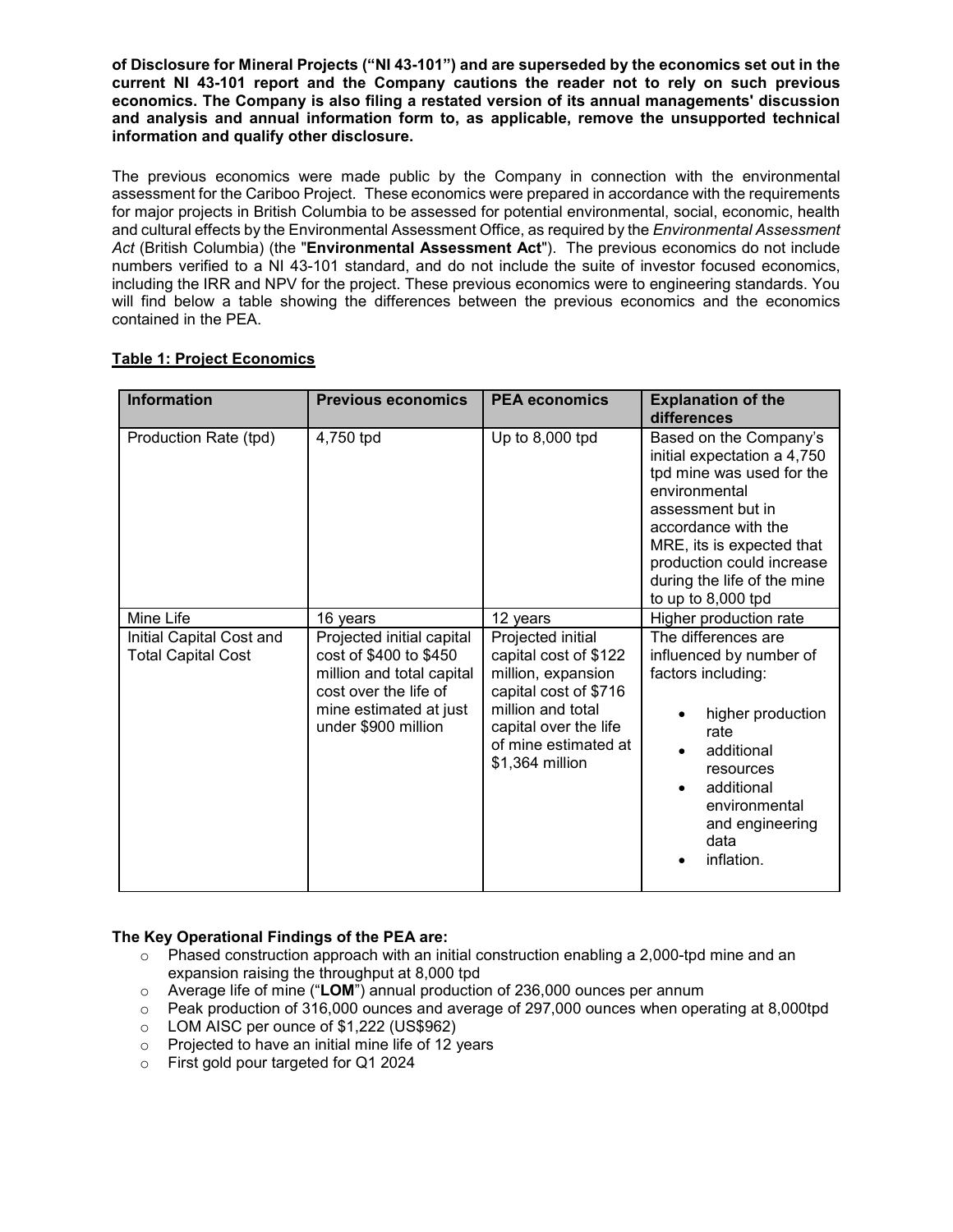#### **The Key Financial Forecast of the PEA are (at a base case gold price of US\$1,750/oz):**

- $\circ$  Initial capital requirement of \$121.5 million
- o Expansion capital requirement of \$716.1 million
- $\circ$  LOM pre-tax undiscounted free cash flow of \$2.0 billion (post-tax \$1.3 billion)
- o Annual pre-tax free cash flow averages \$167 million over 12 years of commercial production
- o Annual after-tax free cash flow of \$112 million over 12 years of commercial production
- o After-tax NPV (5%) of \$764M
- o After-tax IRR of 21.4%
- o Payback period pre-tax of 5.8 years (post-tax 6.0 years)

**Sean Roosen, Chair & Chief Executive Officer of Osisko Development, commented:** "*The PEA builds on previous technical work while incorporating the results of extensive drilling together with several improvements and optimizations. The capital and operating cost estimates rely on recent budgetary quotes reflecting the current cost environment and our project execution approach. The recent inflation and difficulty with the supply chain has put to the forefront the challenges the mining industry is facing. The Project provides an attractive potential gold production profile of approximately 297,000 ounces per year when operating at 8,000tpd over an 8-year period, making it one of the premier gold development projects in North America and key socio-economic contributor to the Cariboo region, particularly in Wells, Quesnel, and surrounding areas, and the Province of BC. This PEA highlights a phased approach with an initial project able to produce 75,000oz/year at low capital cost, but most importantly, providing us access to the deposits from underground to do further exploration and seek to unlock more potential value outside of the current mine design that has an average mine depth of 350 meters. We believe this is a more prudent approach in the actual economic context without compromising the full potential of the Cariboo Gold Project."*

| <b>Description</b>                               | <b>Units</b>            |                 |  |  |
|--------------------------------------------------|-------------------------|-----------------|--|--|
| <b>Production Date (Operations Period)</b>       |                         |                 |  |  |
| Mine Life                                        | year                    | 12 <sup>2</sup> |  |  |
| Average Process Throughput                       | tpd                     | 6,424           |  |  |
| Average Process Throughput                       | MMt <sup>2</sup> / year | 2,346           |  |  |
| Gold Head Grade                                  | g/t                     | 3.40            |  |  |
| <b>Contained Gold</b>                            | koz <sup>3</sup>        | 3,080           |  |  |
| Recovery                                         | $\frac{0}{0}$           | 92.1            |  |  |
| <b>Total Gold Production</b>                     | koz                     | 2,837           |  |  |
| <b>Average Annual Gold Production</b>            | koz                     | 236,000         |  |  |
| Average Annual Full Years at 8,000tpd            | koz                     | 297,000         |  |  |
| <b>Operating Costs (Average LOM)</b>             |                         |                 |  |  |
| <b>Mining Cost</b>                               | \$/t mined              | 52.73           |  |  |
| <b>Processing Cost</b>                           | \$/t mined              | 24.00           |  |  |
| Concentrate transport                            | \$/t mined              | 3.85            |  |  |
| <b>Tailings and Water Management</b><br>G&A Cost | \$/t mined              | 5.81            |  |  |
|                                                  | \$/t mined              | 7.63            |  |  |
| <b>Total Site Operating Costs</b>                | \$/t mined              | 94.02           |  |  |
| <b>Total Site Operating Costs</b>                | US\$/oz                 | 734.85          |  |  |
| <b>AISC</b>                                      | US\$/oz                 | 961.6           |  |  |
| <b>Capital Costs</b>                             |                         |                 |  |  |
| <b>Initial Capital</b>                           | \$ MM                   | 121.5           |  |  |

# **Table 2: Key Economic Outputs of the Study**

 $\overline{a}$ 

<span id="page-2-0"></span><sup>2</sup> MMt means millions of tonnes.

<span id="page-2-1"></span><sup>3</sup> koz means thousand ounces.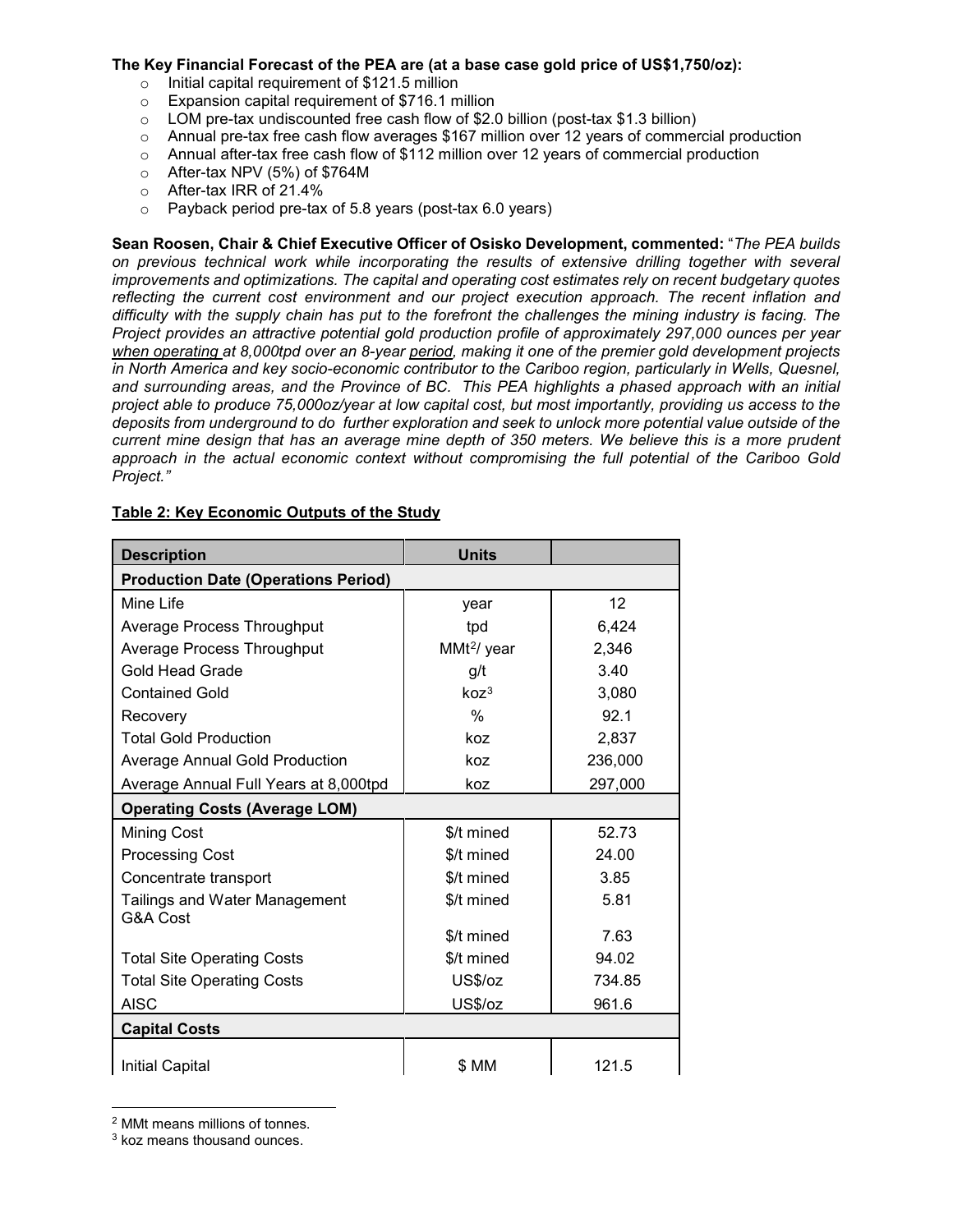| <b>Expansion Capital</b>        | \$ MM             | 716.1    |  |  |
|---------------------------------|-------------------|----------|--|--|
| Life of Mine Sustaining Capital | \$ MM             | 527.2    |  |  |
| <b>Total Capital Costs</b>      | \$ MM             | 1,364.84 |  |  |
| <b>Financial Evaluation</b>     |                   |          |  |  |
| <b>Gold Price Assumption</b>    | US\$/oz           | 1,750    |  |  |
| <b>USD:CAD FX Assumption</b>    | x                 | 1.27     |  |  |
| After-Tax NPV (5%)              | \$MM <sup>5</sup> | 763.8    |  |  |
| After-Tax IRR                   | $\%$              | 21.4     |  |  |
| Payback                         | vear              | 5.8      |  |  |





# **Table 3: Sensitivity Analysis**

| <b>Scenario</b>           | <b>Unit</b> | Downside Au<br><b>Price Case</b> | <b>Base Case</b> | <b>Spot Au Price</b><br>Case (May 19,<br>2022) | <b>Upside Au</b><br><b>Price Case</b> |
|---------------------------|-------------|----------------------------------|------------------|------------------------------------------------|---------------------------------------|
| <b>Gold Price</b>         | US\$/oz     | 1,450                            | 1,750            | 1,845                                          | 2,050                                 |
| After-Tax NPV (5%)        | \$MM        | 288.2                            | 763.8            | 912.4                                          | 1,231.0                               |
| <b>After-Tax IRR</b>      | %           | 11.2                             | 21.4             | 24.5                                           | 31.2                                  |
| <b>LOM Free Cash Flow</b> | \$ MM       | 697                              | 1,342            | 1,546                                          | 1,988                                 |
| <b>LOM EBITDA</b>         | \$MM        | 2,298                            | 3,325            | 3,650                                          | 4,351                                 |
| Payback                   | vears       | 7.6                              | 6.0              | 5.6                                            | 4.9                                   |

# **Table 4: Operating Cost Summary**

| <b>Operating Costs</b>                    | \$/t Mined |
|-------------------------------------------|------------|
| Mining                                    | 52.73      |
| Transportation                            | 3.85       |
| Processing (including underground         |            |
| crushing, ore sorting and paste backfill) | 24.00      |
| Tailings, waste & water management        | 5.81       |
| General & administration                  | 7.63       |
| Total                                     | 94.02      |

<span id="page-3-0"></span><sup>4</sup> This amount doesn't include the Closure cost and the Salvage Value of the equipment and infrastructures

 $\overline{a}$ 

<span id="page-3-1"></span><sup>5</sup> MM means millions.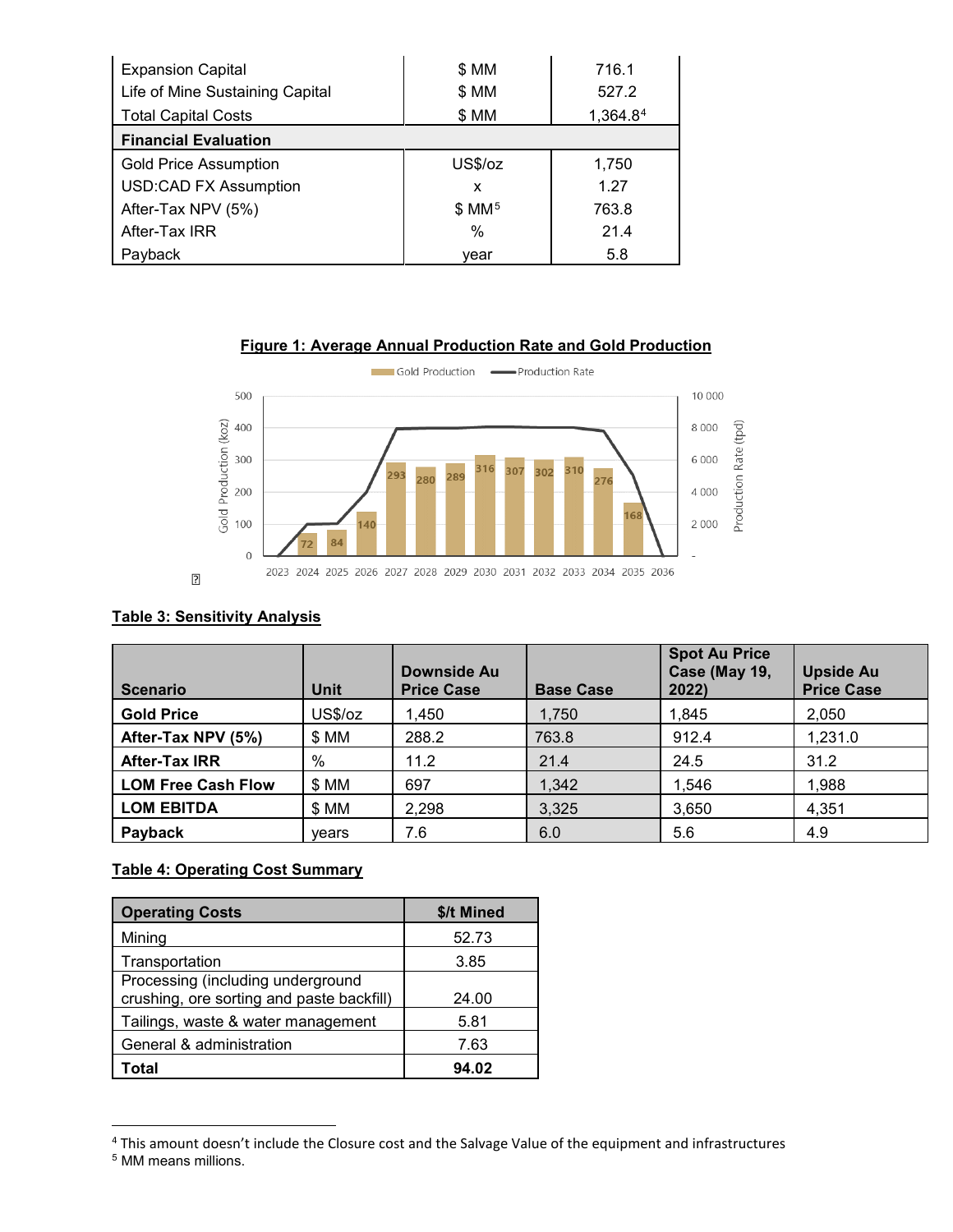#### **Table 5: Project Capital Cost Summary**

| <b>Area Description</b>            | <b>Total Capital</b><br>Cost (\$ MM) |
|------------------------------------|--------------------------------------|
|                                    |                                      |
| Mobile Equipment                   | 10.6                                 |
| <b>Underground Mine</b>            | 507.0                                |
| Water & Waste Management           | 101.1                                |
| Electrical & Communication         | 137.5                                |
| Surface Infrastructure             | 117.7                                |
| Mine Surface Infrastructure        | 10.3                                 |
| Processing - Mine Site Complex     | 190.6                                |
| Processing - QR Mill               | 57.1                                 |
| <b>Construction Indirect Costs</b> | 86.9                                 |
| Owner's Costs                      | 31.0                                 |
| Contingency                        | 98.6                                 |
| <b>Capitalized Operating Costs</b> | 16.4                                 |
| Total                              | 1,364.8                              |
| <b>Closure Costs</b>               | 18.5                                 |
| Salvage Value                      | $-61.1$                              |

# **PEA Overview**

The Company retained BBA Engineering Ltd. as lead consultants, along with other engineering consultants, to complete the Study and prepare a technical report in accordance with NI 43-101.

The Project surface infrastructure and services are designed to support the operations at the Mine Site Complex and at the Quesnel River Mill ("**QR Mill**"). The Project also includes off-site infrastructure, such as a new 69 kV / 138 kV transmission line between the Barlow substation, near Quesnel, BC, and the Mine Site Complex. Warehousing for major components and consumables will be provided by third parties in Quesnel and / or Prince George.

The Project will be comprised of three different sites: the Mine Site Complex, near the District of Wells, BC, the Bonanza Ledge Site, and the QR Mill.

Underground longhole longitudinal retreat with a combination of paste fill and cemented rockfill mining methods will be used for the extraction of the economic mineable inventory, as it is the most economic, and sustainable methodology. The Project is planned in two phases, Phase 1 is at 2,000 tpd for 2.5 years, increasing during Phase II to an average production of 8,000 tpd over a 9.5-year LOM. This Report has focused on five underground zones: Shaft Zone, Valley Zone, Cow Zone, Mosquito Zone and Lowhee Zone. The mining zones are accessed via three main portals and are connected by an internal ramp system.

#### **Property Description, Location and Access**

The Project is located in the historic Wells- Barkerville mining camp of British Columbia and the Mineral Claim Block extends for 77 kilometres ("**km**") from northwest to southeast. The Project falls, in large portion, within the towns of Wells. Wells is situated 74 km east of Quesnel, approximately 115 km southeast of Prince George, and approximately 500 km north of Vancouver.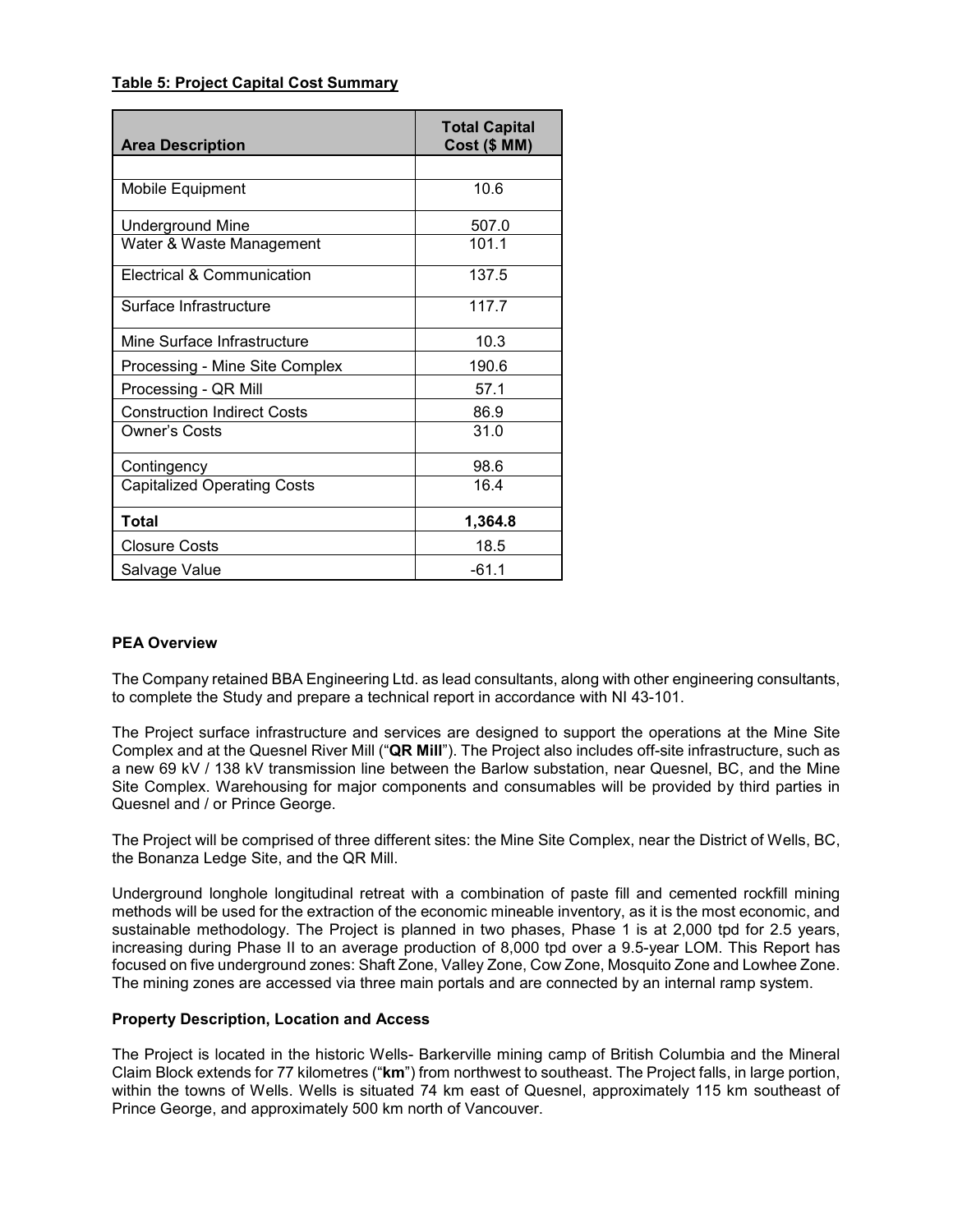The Project consists of 412 mineral titles totalling 155,147.09 hectares across two contiguous property blocks known as the Cariboo Main Block and the QR Mill Property. These mineral titles include mineral claims, mineral leases, placer claims and placer leases. A net smelter return royalty of 5% payable to Osisko Gold Royalties Ltd is the only royalty that applies to the Project.

#### **Mineral Resource Estimate**

- Measured and Indicated Resource of 3.4 M oz of gold (27.1 Mt grading 4.0 g/t Au)
- Inferred Mineral Resource of 1.6 M oz of gold in the Inferred category (14.4 Mt grading 3.5 g/t Au)
- The 2022 Mineral Resource Estimate includes **eight deposit areas:** Mosquito, Shaft, Valley, Cow, Bonanza Ledge, BC Vein, Lowhee and KL
- The MRE is based upon over 650,000 metres ("**m**") of diamond drilling from Osisko Development's 2015 to 2021 drill programs and historically verified drill hole data for a total of 3,550 holes
- A total of 471 mineralized solids were used for the MRE: 109 solids for Cow, 100 for Valley, 93 for Shaft, 75 for Mosquito, 47 for Lowhee, BC Vein and five splays (a total of 6 solids), 40 for KL, and 1 solid for Bonanza Ledge
- The Approach for the reasonable prospect for an eventual economical extraction for the MRE is met using constrained, potentially mineable shapes, reflecting latest CIM Mineral Exploration Best Practice Guidelines (CIM Exploration Guidelines, November 2019)
- The MRE includes the Cow–Island–Barkerville Mountain Corridor. The Cow-Island segment covers a strike length of 3.7 km and a width of approximately 400 m, down to a vertical depth of 650 m below surface. The Barkerville segment covers a strike length of 3.0 km and a width of approximately 500 m, down to a vertical depth of 500 m below surface
- The BC Vein deposit is 1.7 km in strike length, 0.5 m to 37 m in thickness, and 400 m in depth

|                                                       | <b>Deposit</b> | <b>Tonnes</b> | Grade              | <b>Ounces</b> |
|-------------------------------------------------------|----------------|---------------|--------------------|---------------|
| Category                                              |                | 000           | $(g/t \text{ Au})$ | 000           |
| Measured                                              | Bonanza Ledge  | 47            | 5.1                | 8             |
|                                                       | Bonanza Ledge  | 32            | 4.0                | 4             |
|                                                       | <b>BC</b> Vein | 1,030         | 3.1                | 103           |
|                                                       | <b>KL</b>      | 389           | 3.2                | 40            |
| Indicated                                             | Lowhee         | 1,621         | 3.6                | 188           |
|                                                       | Mosquito       | 1,795         | 4.3                | 249           |
|                                                       | Shaft          | 11,139        | 4.3                | 1,531         |
|                                                       | Valley         | 4,403         | 3.8                | 536           |
|                                                       | Cow            | 6,645         | 3.8                | 811           |
| <b>Total Measured Resources</b>                       |                | 47            | 5.1                | 8             |
| <b>Total Indicated Mineral Resources</b>              |                | 27,055        | 4.0                | 3,463         |
|                                                       | <b>BC</b> Vein | 461           | 3.5                | 53            |
|                                                       | KL             | 1,905         | 2.8                | 168           |
|                                                       | Lowhee         | 520           | 3.5                | 59            |
| Inferred                                              | Mosquito       | 1,262         | 3.6                | 146           |
|                                                       | Shaft          | 5,730         | 3.9                | 725           |
|                                                       | Valley         | 2,135         | 3.4                | 235           |
|                                                       | Cow            | 2,394         | 3.1                | 236           |
| <b>Total Measured and Indicated Mineral Resources</b> |                | 27,102        | 4.0                | 3,470         |
| <b>Total Inferred Mineral Resources</b>               |                | 14,407        | 3.5                | 1,621         |

# **Table 6: Mineral Resource Estimate**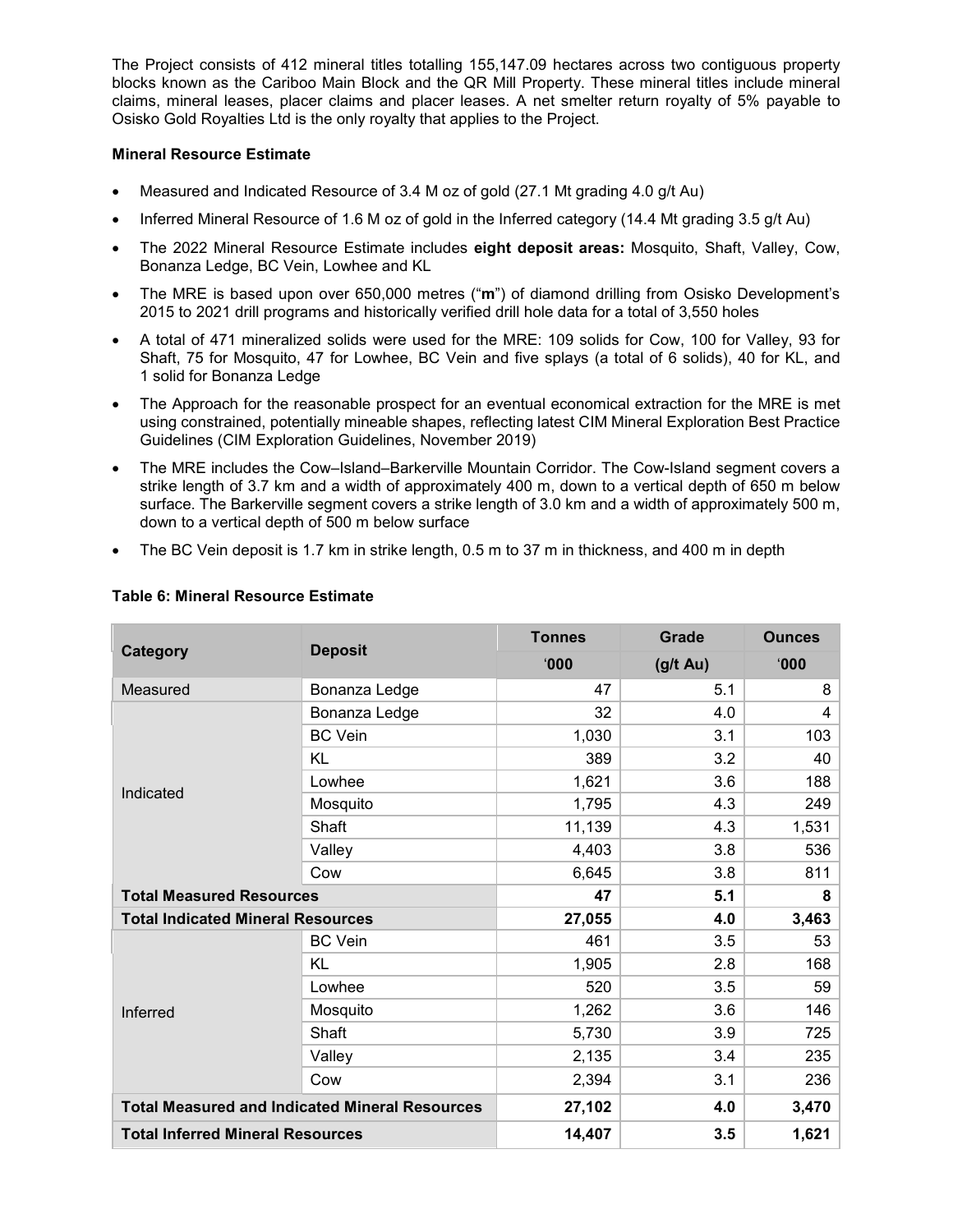Mineral Resource Estimate notes:

- 1. The independent and qualified persons for the Mineral Resource Estimates, as defined by NI 43-101, are Carl Pelletier, P.Geo., and Vincent Nadeau Benoit, P.Geo. (InnovExplo Inc.). The effective date of the 2022 Mineral Resource Estimate is May 17, 2022.
- 2. These mineral resources are not mineral reserves as they do not have demonstrated economic viability.
- 3. The Mineral Resource Estimate conforms to the 2014 CIM Definition Standards on Mineral Resources and Reserves and follows the 2019 CIM Estimation of Mineral Resources and Mineral Reserves Best Practice Guidelines.
- 4. A total of 471 vein zones were modelled for the Cow Mountain (Cow and Valley), Island Mountain (Shaft and Mosquito), Barkerville Mountain (BC Vein, KL, and Lowhee) deposits and one gold zone for Bonanza Ledge. A minimum true thickness of 2.0 m was applied, using the grade of the adjacent material when assayed or a value of zero when not assayed.
- 5. The estimate is reported for a potential underground scenario at a cut-off grade of 2.0 g/t Au, except for Bonanza Ledge at a cut-off grade of 3.5 g/t Au. The cut-off grade for the Cow, Valley, Shaft, Mosquito, BC Vein, KL, and Lowhee deposits was calculated using a gold price of USD1,600 per ounce; a USD/CAD exchange rate of 1.30; a global mining cost of \$50.41/t; a processing & transport cost of \$30.41/t; and a G&A + Environmental cost of \$16.18/t. The cut-off grade for the Bonanza Ledge deposit was calculated using a gold price of USD1,600 per ounce; a USD/CAD exchange rate of 1.30; a global mining cost of \$79.13/t; a processing & transport cost of \$60.00/t; and a G&A + Environmental cost of \$51.65/t. The cut-off grades should be re-evaluated in light of future prevailing market conditions (metal prices, exchange rate, mining cost, etc.).
- 6. Density values for Cow, Shaft, and BC Vein were estimated using the ID2 interpolation method, with a value applied for the non-estimated blocks of 2.80  $q/cm^3$  for Cow, 2.79  $q/cm^3$  for Shaft, and 2.69  $q/cm^3$ for BC Vein. Median densities were applied for Valley (2.81 g/cm<sup>3</sup>), Mosquito (2.79 g/cm<sup>3</sup>), KL  $(2.81 \text{ g/cm}^3)$  and Lowhee  $(2.75 \text{ g/cm}^3)$ . A density of 3.20 g/cm<sup>3</sup> was applied for Bonanza Ledge.
- 7. A four-step capping procedure was applied to composited data for Cow (3.0 m), Valley (1.5 m), Shaft  $(2.0 \text{ m})$ , Mosquito  $(2.5 \text{ m})$ , BC Vein  $(2.0 \text{ m})$ , KL  $(1.75 \text{ m})$ , and Lowhee  $(1.5 \text{ m})$ . Restricted search ellipsoids ranged from 7 to 50 g/t Au at four different distances ranging from 25 m to 250 m for each deposit. High grades at Bonanza Ledge were capped at 70 g/t Au on 2.0 m composited data.
- 8. The mineral resources for the Cow, Valley, Shaft, Mosquito, BC Vein, KL, and Lowhee vein zones were estimated using Datamine Studio<sup>™</sup> RM 1.9 software using hard boundaries on composited assays. The OK method was used to interpolate a sub-blocked model (parent block size = 5 m x 5 m x 5 m). Mineral resources for Bonanza Ledge were estimated using GEOVIA GEMS™ 6.7 software using hard boundaries on composited assays. The OK method was used to interpolate a block model (block size  $= 2 m x 2 m x 5 m$ ).
- 9. Results are presented in situ. Ounce (troy) = metric tons x grade / 31.10348. Calculations used metric units (metres, tonnes, g/t). The number of tonnes was rounded to the nearest thousand. Any discrepancies in the totals are due to rounding effects. Rounding followed the recommendations as per NI 43-101.
- 10. Other than as set out in the PEA, the qualified persons responsible for this section of the technical report are not aware of any environmental, permitting, legal, title, taxation, socio-economic, marketing, political or other relevant factors that could materially affect the Mineral Resource Estimate.

# **Environmental Assessment**

An Environmental Assessment for the Project was initiated with the submission and acceptance of an initial project description in 2020, as per the *Environmental Assessment Act*, at a production rate of 4,750 tpd. Issuance of an Environmental Assessment Certificate (**"EAC"**) is expected after successful review of the Application. The use of the updated resources in the PEA demonstrates the potential growth of the Project allowing for a scaled ramp up of activity to 8,000 tpd pending required permitting. Any changes to the Certified Project Description (or activities/works not authorized by the EAC), resulting from the increased production rate will first require an amendment to the Project EAC before proceeding to an updated detailed design and ensuing permit amendment applications.

# **Community and Indigenous Engagement**

Osisko Development recognizes that early and frequent engagement is key to our business success. Through listening and open communication, we are better positioned to plan and design our projects in ways that reduce potential environmental and social impacts. The Company actively engages with Indigenous nations, the public, its employees, and local, regional, provincial, and federal governments and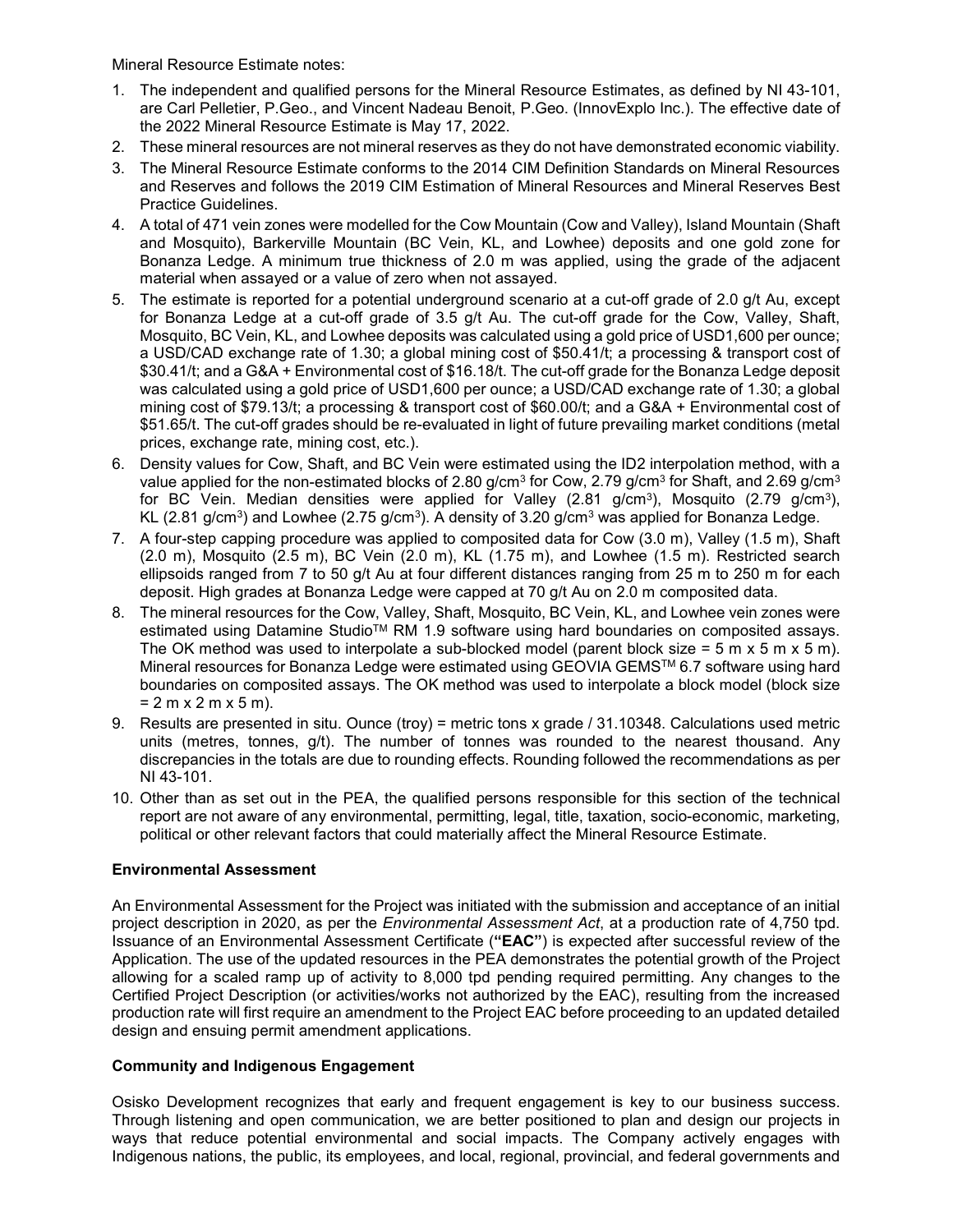agencies. We understand that the level of involvement and interest differs amongst different groups, and we adjust communication strategies accordingly.

Engagement for the Project began in 2016. In October 2020, a Life of Project Agreement was signed between Osisko Development and Lhtako Dené Nation, which includes commitments for training, employment, and contracting opportunities. Agreements with Xatśūll First Nation and Williams Lake First Nation are in negotiation. In July 2021, discussions with the Wells District and Council began to initiate a Memorandum of Understanding ("**MOU**") between the town and Osisko Development, and a MOU was signed in March 2022.

#### **Qualified Persons**

Vincent Nadeau-Benoit, P.Geo., and Carl Pelletier, P.Geo., of InnovExplo Inc. each of whom is a "qualified person" within the meaning of NI 43-101 and considered to be "independent" of Osisko Development for purposes of Section 1.5 of NI 43-101, have reviewed and approved the contents of this news release.

Colin Hardie, P.Eng., of BBA Engineering Ltd., is a "qualified person" within the meaning of NI 43-101 and considered to be "independent" of Osisko Development for purposes of Section 1.5 of NI 43-101, has reviewed and confirmed that the news release fairly and accurately reflects the information in the technical report for which he is responsible.

Mathieu Belisle, P.Eng., of BBA Engineering Ltd., is a "qualified person" within the meaning of NI 43-101 and considered to be "independent" of Osisko Development for purposes of Section 1.5 of NI 43-101, has reviewed and confirmed that the news release fairly and accurately reflects the information in the technical report for which he is responsible.

Éric Lecomte, P. Eng., of InnovExplo Inc., is a "qualified person" within the meaning of NI 43-101 and considered to be "independent" of Osisko Development for purposes of Section 1.5 of NI 43-101, has reviewed and confirmed that the news release fairly and accurately reflects the information in the technical report for which he is responsible.

Tim Coleman, P.Eng., of SRK Consulting (Canada) Inc., is a "qualified person" within the meaning of NI 43-101 and considered to be "independent" of Osisko Development for purposes of Section 1.5 of NI 43- 101, has reviewed and confirmed that the news release fairly and accurately reflects the information in the technical report for which he is responsible.

Paul Gauthier, P. Eng., of WSP Golder, is a "qualified person" within the meaning of NI 43-101 and considered to be "independent" of Osisko Development for purposes of Section 1.5 of NI 43-101, has reviewed and confirmed that the news release fairly and accurately reflects the information in the technical report for which he is responsible.

Aytaç Göksu, P.Eng., of WSP Golder, is a "qualified person" within the meaning of NI 43-101 and considered to be "independent" of Osisko Development for purposes of Section 1.5 of NI 43-101, has reviewed and confirmed that the news release fairly and accurately reflects the information in the technical report for which he is responsible.

Thomas Rutkowski, P.Eng., of WSP Golder, is a "qualified person" within the meaning of NI 43-101 and considered to be "independent" of Osisko Development for purposes of Section 1.5 of NI 43-101, has reviewed and confirmed that the news release fairly and accurately reflects the information in the technical report for which he is responsible.

John Cunning, P.Eng., of WSP Golder, is a "qualified person" within the meaning of NI 43-101 and considered to be "independent" of Osisko Development for purposes of Section 1.5 of NI 43-101, has reviewed and confirmed that the news release fairly and accurately reflects the information in the technical report for which he is responsible.

Kristin Salzsauler, P.Geo., of WSP Golder, is a "qualified person" within the meaning of NI 43-101 and considered to be "independent" of Osisko Development for purposes of Section 1.5 of NI 43-101, has reviewed and confirmed that the news release fairly and accurately reflects the information in the technical report for which she is responsible.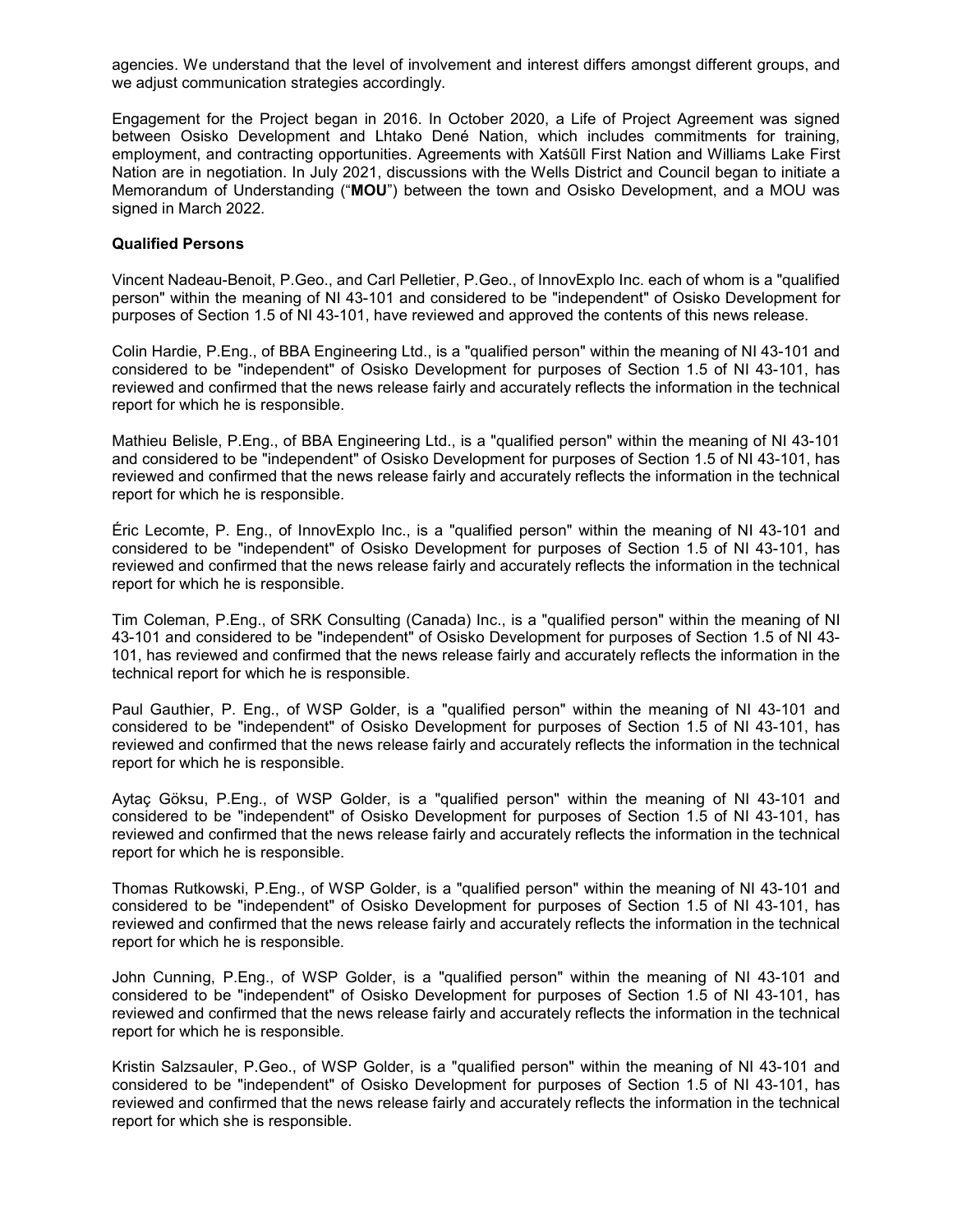Eric Poirier, P.Eng., PMP, of WSP Canada Inc., is a "qualified person" within the meaning of NI 43-101 and considered to be "independent" of Osisko Development for purposes of Section 1.5 of NI 43-101, has reviewed and confirmed that the news release fairly and accurately reflects the information in the technical report for which he is responsible.

Davide Willms, P.Eng., of Klohn Crippen Berger Ltd., is a "qualified person" within the meaning of NI 43- 101 and considered to be "independent" of Osisko Development for purposes of Section 1.5 of NI 43-101, has reviewed and confirmed that the news release fairly and accurately reflects the information in the technical report for which he is responsible.

Michelle Liew, P.Eng., of Klohn Crippen Berger Ltd., is a "qualified person" within the meaning of NI 43-101 and considered to be "independent" of Osisko Development for purposes of Section 1.5 of NI 43-101, has reviewed and confirmed that the news release fairly and accurately reflects the information in the technical report for which she is responsible.

Katherine Mueller, P.Eng., of Falkirk Environmental Consultants Ltd., is a "qualified person" within the meaning of NI 43-101 and considered to be "independent" of Osisko Development for purposes of Section 1.5 of NI 43-101, has reviewed and confirmed that the news release fairly and accurately reflects the information in the technical report for which she is responsible.

For further information regarding the Cariboo Gold Project, please see the technical report titled "Preliminary Economic Assessment for the Cariboo Gold Project, District of Wells, British Columbia, Canada", dated May 24, 2022 with an effective date of May 24, 2022 on the Company's website or under the Company's profile at [www.sedar.com.](http://www.sedar.com/)

#### **About Osisko Development Corp.**

*Osisko Development Corp. is uniquely positioned as a premier gold development company in North America to advance the Cariboo Gold Project and other Canadian and Mexican properties, with the objective of becoming the next mid-tier gold producer. The Cariboo Gold Project, located in central British Columbia, is Osisko Development's flagship asset. The considerable exploration potential at depth and along strike distinguishes the Cariboo Gold Project relative to other development assets. Osisko Development's project pipeline is complemented by its interest in the San Antonio gold project, located in Sonora.* 

**For further information, please contact Osisko Development Corp.:**

Jean Francois Lemonde VP Investor Relations [jflemonde@osiskodev.com](mailto:jflemonde@osiskodev.com) Tel: 514-299-4926

#### **Non-IFRS Measures**

The Company used in this news release, certain non-IFRS measures including, "all-in sustaining cost" or "AISC". All-in sustaining cost per gold ounce is defined as production costs less silver sales plus general and administrative, exploration, other expenses and sustaining capital expenditures divided by gold ounces. The Company believes that such measures provide investors with an alternative view to evaluate the performance of the Company. Non-IFRS measures do not have any standardized meaning prescribed under IFRS. Therefore they may not be comparable to similar measures employed by other companies. The data is intended to provide additional information and should not be considered in isolation or as a substitute for measures of performance prepared in accordance with IFRS.

The following table provides a reconciliation of AISC per gold ounce to the 2021 consolidated financial statements:

# **Table 7: Operating Cost Summary**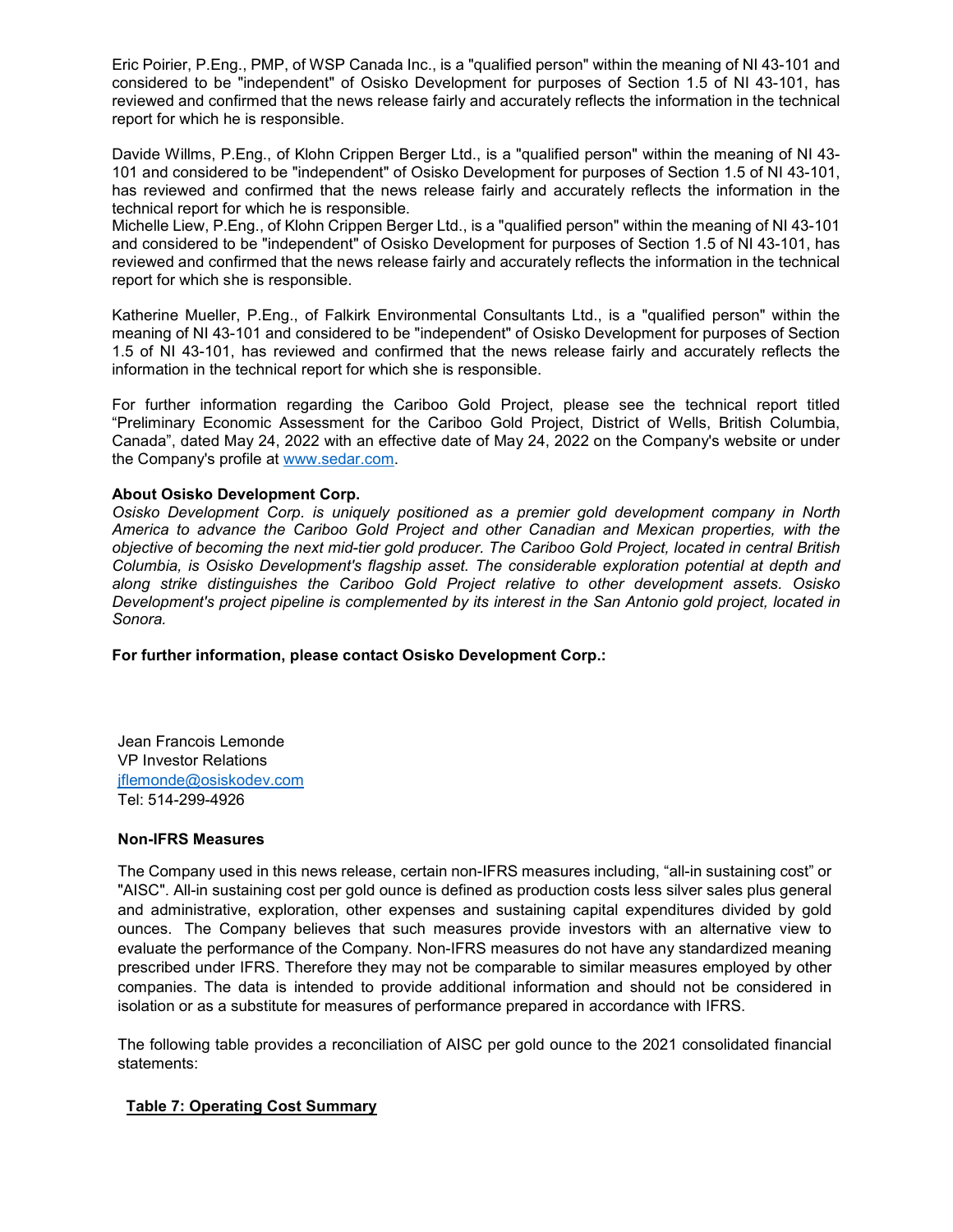| <b>Operating Costs</b>                  | <b>Units</b> | For the year ended<br>$2021^{(1)}$ | <b>PEA Total</b><br><b>LOM</b> |
|-----------------------------------------|--------------|------------------------------------|--------------------------------|
| <b>Mining Cost</b>                      | (USD MM)     | 0.0                                | 1,169.1                        |
| Transportation                          | (USD MM)     | 0.0                                | 85.4                           |
| Processing                              | (USD MM)     | 0.0                                | 532.1                          |
| Tailings, waste and water<br>management | (USD MM)     | 0.0                                | 128.8                          |
| General & administration                | (USD MM)     | 0.0                                | 169.1                          |
| Royalty & Refining Charges              | (USD MM)     | 0.0                                | 261.7                          |
| <b>Sustaining Capex</b>                 | (USD MM)     | 0.0                                | 415.1                          |
| Closure Cost & Salvage Value            | (USD MM)     | 0.0                                | $-33.6$                        |
| <b>AISC Total</b>                       | (USD MM)     | 0.0                                | 2,727.7                        |
| Gold ounces                             | (koz)        | 0.0                                | 2,836.6                        |
| AISC per gold ounce                     | (USD/ounce)  | 0.0                                | 961.62                         |

# **(1)** *The Company did not disclose AISC information in its 2021 financial filings as none of the Company's test mining operations were in commercial production.*

#### *Forward-looking Statements*

*Certain statements contained in this press release may be deemed "forward-looking statements" within the meaning of the United States Private Securities Litigation Reform Act of 1995 and "forward-looking information" within the meaning of applicable Canadian securities legislation. These forward*‐ *looking statements, by their nature, require Osisko Development to make certain assumptions and necessarily involve known and unknown risks and uncertainties that could cause actual results to differ materially from those expressed or implied in these forward*‐ *looking statements. Forward*‐ *looking statements are not guarantees of performance. Words such as "may", "will", "would", "could", "expect", "believe", "plan", "anticipate", "intend", "estimate", "continue", or the negative or comparable terminology, as well as terms usually used in the future and the conditional, are intended to identify forward*‐ *looking statements. Information contained in forward*‐ *looking statements is based upon certain material assumptions that were applied in drawing a conclusion or making a forecast or projection, including the Company's expectations and ongoing and proposed work at the Project, operating and other cost estimates, metal price assumptions, cash flow projections, potential mineralization, ability to realize upon any mineralization in a manner that is economic, metal recoveries and grades, mine life projections, production rates, estimated AISC, NPV and IRR, potential to further enhance the economics of the Project, securing the required financing, permits and licences for operation, and any other information herein that is not a historical fact may be "forward looking information". Material assumptions also include, management's perceptions of historical trends, current conditions and expected future developments, results of further exploration work to define and expand mineral resources, as well as other considerations that are believed to be appropriate in the circumstances. Osisko Development considers its assumptions to be reasonable based on information currently available, but cautions the reader that their assumptions regarding future events, many of which are beyond the control of Osisko Development, may ultimately prove to be incorrect since they are subject to risks and uncertainties that affect Osisko Development and its business. Such risks and uncertainties include, among others, risks relating to capital market conditions, regulatory framework, the ability of exploration activities (including drill results) to accurately predict mineralization; errors in management's geological modelling; the ability of to complete further exploration activities, including drilling; property and stream interests in the Project; the ability of the Company to obtain required approvals; the results of exploration activities; risks relating to exploration, development and mining activities; the global economic climate; metal prices; dilution; environmental risks; and community and non-governmental actions and the responses of relevant governments to the COVID-19 outbreak and the effectiveness of such responses.*